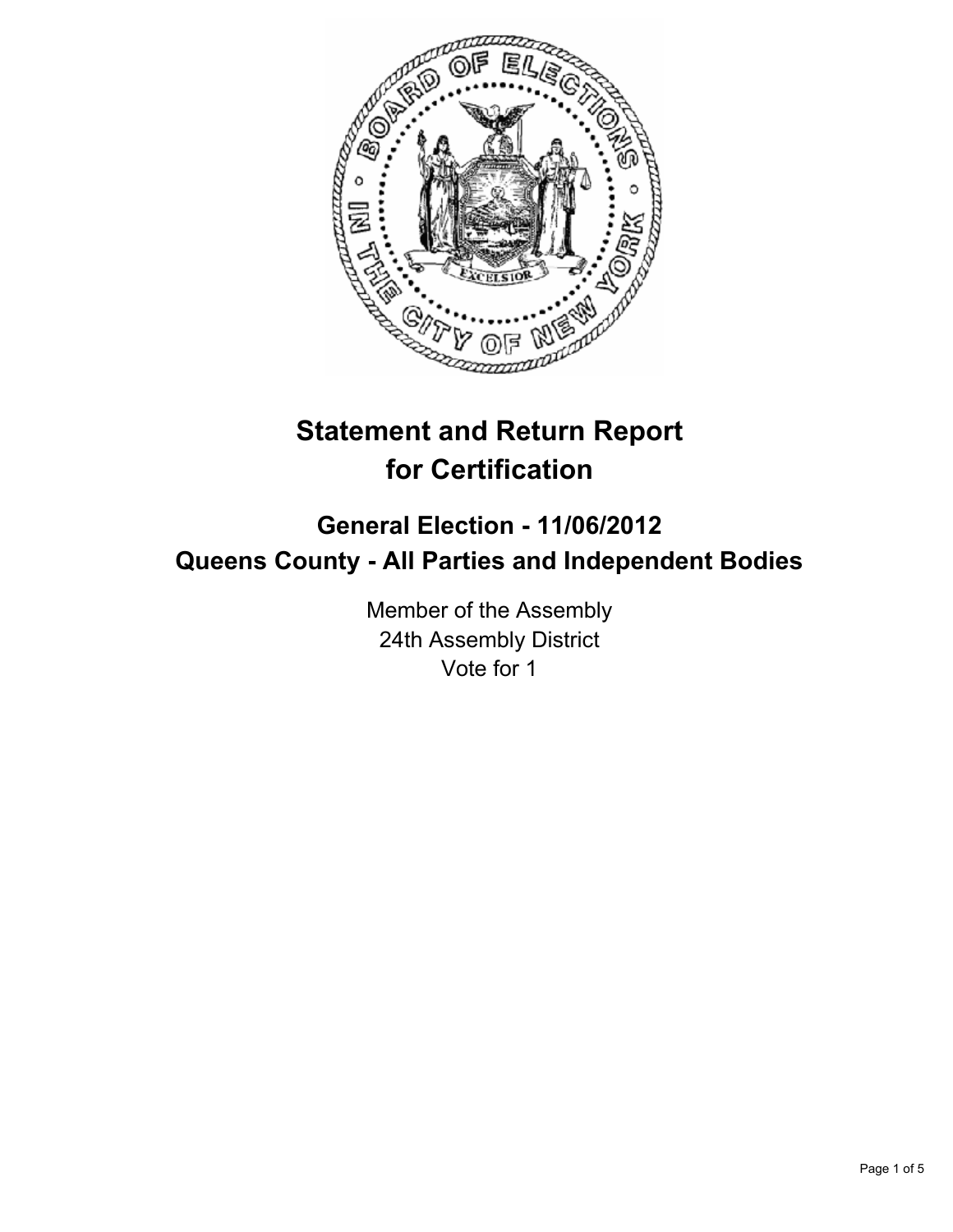

#### **Assembly District 24**

| PUBLIC COUNTER                                           | 30,243 |
|----------------------------------------------------------|--------|
| <b>EMERGENCY</b>                                         | 0      |
| ABSENTEE/MILITARY                                        | 1,123  |
| <b>FEDERAL</b>                                           | 245    |
| SPECIAL PRESIDENTIAL                                     | 0      |
| AFFIDAVIT                                                | 3,005  |
| <b>Total Ballots</b>                                     | 34,616 |
| Less - Inapplicable Federal/Special Presidential Ballots | (245)  |
| <b>Total Applicable Ballots</b>                          | 34,371 |
| DAVID I. WEPRIN (DEMOCRATIC)                             | 24,894 |
| DAVID I. WEPRIN (WORKING FAMILIES)                       | 828    |
| DAVID I. WEPRIN (INDEPENDENCE)                           | 636    |
| AL SHARPTON (WRITE-IN)                                   | 1      |
| ATHANASIOS ARNIOTIS (WRITE-IN)                           | 1      |
| BARRY GOODENDUK (WRITE-IN)                               | 1      |
| <b>BOB SAGET (WRITE-IN)</b>                              | 1      |
| CHRISTOPHER SCOTT HILL (WRITE-IN)                        | 1      |
| CLYDE VANEL (WRITE-IN)                                   | 1      |
| DAVID CLAYTON (WRITE-IN)                                 | 1      |
| FRED FERRONE (WRITE-IN)                                  | 1      |
| <b>GERARD J. MARRA (WRITE-IN)</b>                        | 1      |
| GREGORY P. MORRISON (WRITE-IN)                           | 1      |
| JAMES DORENS (WRITE-IN)                                  | 1      |
| JANIKA DOOBAY (WRITE-IN)                                 | 1      |
| JOEL BLUMENFELD (WRITE-IN)                               | 1      |
| JOHN J. PHILLIPS (WRITE-IN)                              | 1      |
| JON STEWART (WRITE-IN)                                   | 1      |
| KENNETH DELLAQUILA (WRITE-IN)                            | 1      |
| KIM KARDASHIAN (WRITE-IN)                                | 1      |
| LISA COOPERBERG (WRITE-IN)                               | 1      |
| LIZ AMADEO (WRITE-IN)                                    | 2      |
| LUIS R. QUIROZ JR. (WRITE-IN)                            | 1      |
| MAUREEN SCOREL (WRITE-IN)                                | 1      |
| MICHAEL B WOLKOESKY (WRITE-IN)                           | 1      |
| MURTUZA ALI QUAIZAR (WRITE-IN)                           | 1      |
| NATALIE ESGUERRA (WRITE-IN)                              | 1      |
| RICHARD HURROW (WRITE-IN)                                | 1      |
| ROBERT FREIACICH (WRITE-IN)                              | 1      |
| ROBERT MORSE (WRITE-IN)                                  | 1      |
| RODRIGO JON POLICARPIO (WRITE-IN)                        | 1      |
| RON KIM (WRITE-IN)                                       | 1      |
| RON PAUL (WRITE-IN)                                      | 1      |
| RUTH APPLEBAUM (WRITE-IN)                                | 1      |
| SERGIU STROESCU (WRITE-IN)                               | 1      |
| SEYMOUR TRAGER (WRITE-IN)                                | 1      |
| THOMAS HILLGARDNER (WRITE-IN)                            | 1      |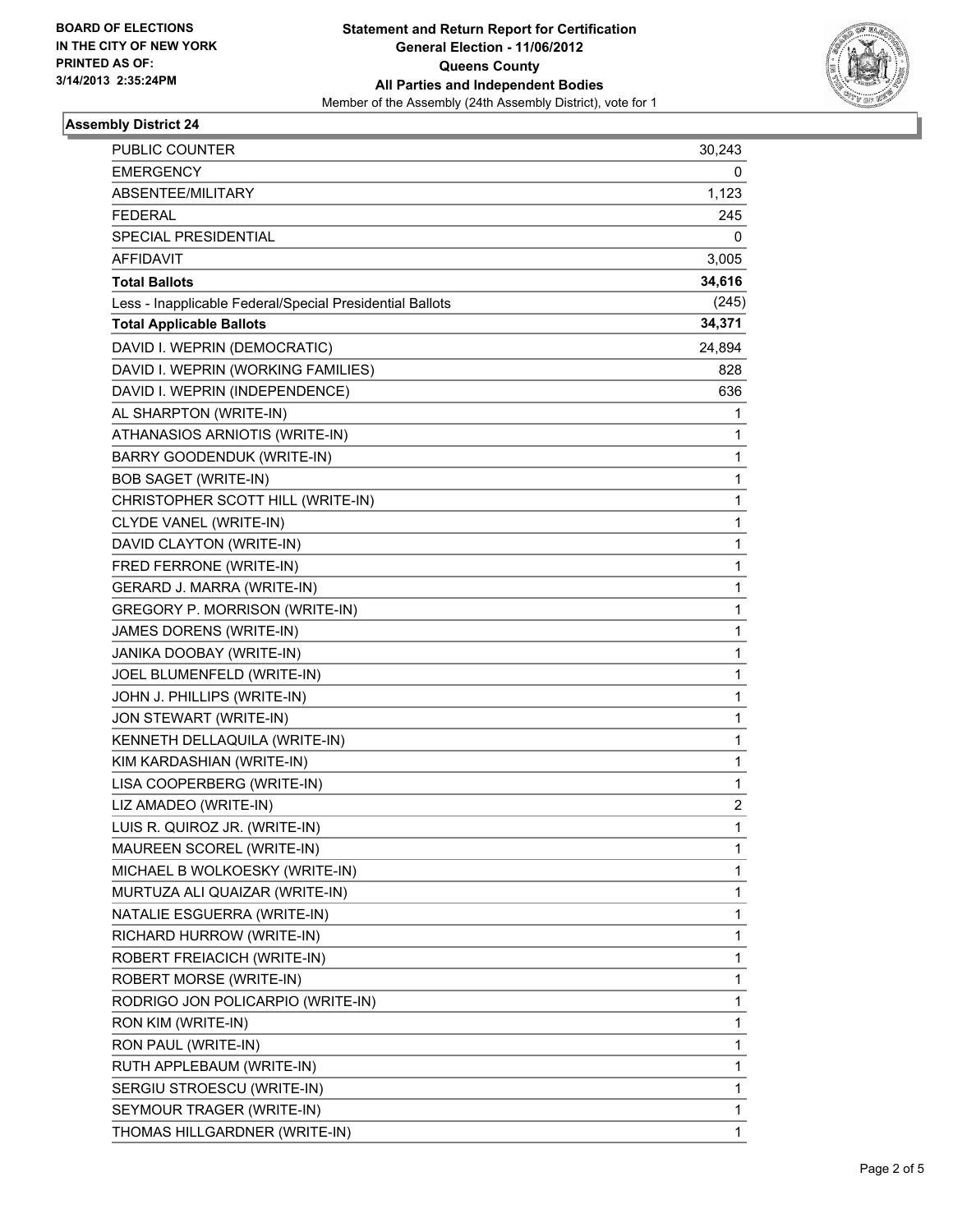

#### **Assembly District 24**

| UNATTRIBUTABLE WRITE-IN (WRITE-IN) | ົ      |
|------------------------------------|--------|
| <b>Total Votes</b>                 | 26.416 |
| Unrecorded                         | 7.955  |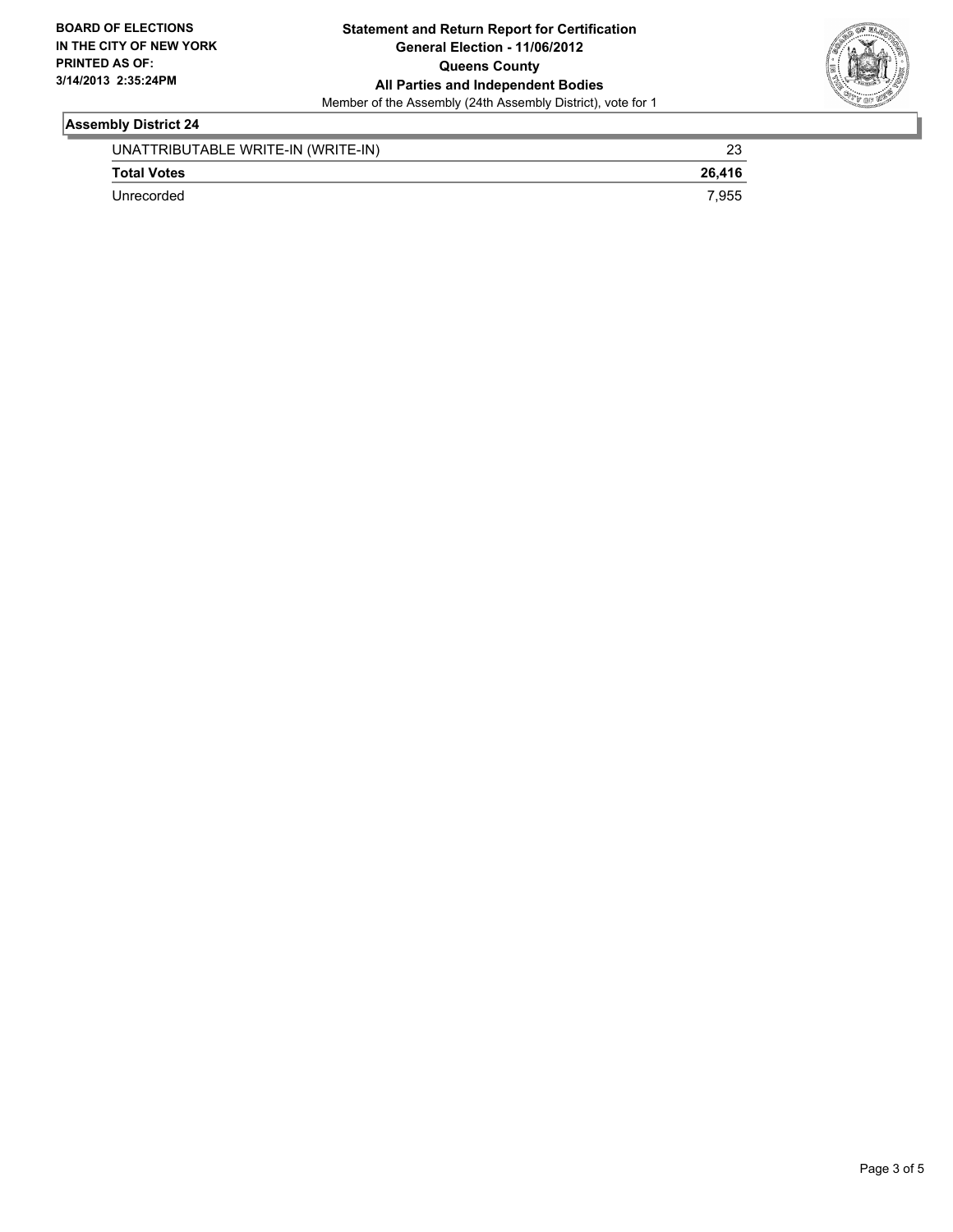

#### **Total for Member of the Assembly (24th Assembly District) - Queens County**

| PUBLIC COUNTER                                           | 30,243         |
|----------------------------------------------------------|----------------|
| <b>EMERGENCY</b>                                         | 0              |
| ABSENTEE/MILITARY                                        | 1,123          |
| <b>FEDERAL</b>                                           | 245            |
| SPECIAL PRESIDENTIAL                                     | 0              |
| AFFIDAVIT                                                | 3,005          |
| <b>Total Ballots</b>                                     | 34,616         |
| Less - Inapplicable Federal/Special Presidential Ballots | (245)          |
| <b>Total Applicable Ballots</b>                          | 34,371         |
| DAVID I. WEPRIN (DEMOCRATIC)                             | 24,894         |
| DAVID I. WEPRIN (WORKING FAMILIES)                       | 828            |
| DAVID I. WEPRIN (INDEPENDENCE)                           | 636            |
| AL SHARPTON (WRITE-IN)                                   | 1              |
| ATHANASIOS ARNIOTIS (WRITE-IN)                           | 1              |
| <b>BARRY GOODENDUK (WRITE-IN)</b>                        | 1              |
| <b>BOB SAGET (WRITE-IN)</b>                              | 1              |
| CHRISTOPHER SCOTT HILL (WRITE-IN)                        | 1              |
| CLYDE VANEL (WRITE-IN)                                   | 1              |
| DAVID CLAYTON (WRITE-IN)                                 | 1              |
| FRED FERRONE (WRITE-IN)                                  | 1              |
| GERARD J. MARRA (WRITE-IN)                               | 1              |
| GREGORY P. MORRISON (WRITE-IN)                           | 1              |
| JAMES DORENS (WRITE-IN)                                  | 1              |
| JANIKA DOOBAY (WRITE-IN)                                 | 1              |
| JOEL BLUMENFELD (WRITE-IN)                               | 1              |
| JOHN J. PHILLIPS (WRITE-IN)                              | $\mathbf{1}$   |
| JON STEWART (WRITE-IN)                                   | 1              |
| KENNETH DELLAQUILA (WRITE-IN)                            | 1              |
| KIM KARDASHIAN (WRITE-IN)                                | 1              |
| LISA COOPERBERG (WRITE-IN)                               | 1              |
| LIZ AMADEO (WRITE-IN)                                    | $\overline{c}$ |
| LUIS R. QUIROZ JR. (WRITE-IN)                            | $\mathbf{1}$   |
| MAUREEN SCOREL (WRITE-IN)                                | 1              |
| MICHAEL B WOLKOESKY (WRITE-IN)                           | 1              |
| MURTUZA ALI QUAIZAR (WRITE-IN)                           | 1              |
| NATALIE ESGUERRA (WRITE-IN)                              | 1              |
| RICHARD HURROW (WRITE-IN)                                | 1              |
| ROBERT FREIACICH (WRITE-IN)                              | 1              |
| ROBERT MORSE (WRITE-IN)                                  | 1              |
| RODRIGO JON POLICARPIO (WRITE-IN)                        | 1              |
| RON KIM (WRITE-IN)                                       | 1              |
| RON PAUL (WRITE-IN)                                      | 1              |
| RUTH APPLEBAUM (WRITE-IN)                                | 1              |
| SERGIU STROESCU (WRITE-IN)                               | 1              |
| SEYMOUR TRAGER (WRITE-IN)                                | 1              |
| THOMAS HILLGARDNER (WRITE-IN)                            | 1              |
|                                                          |                |